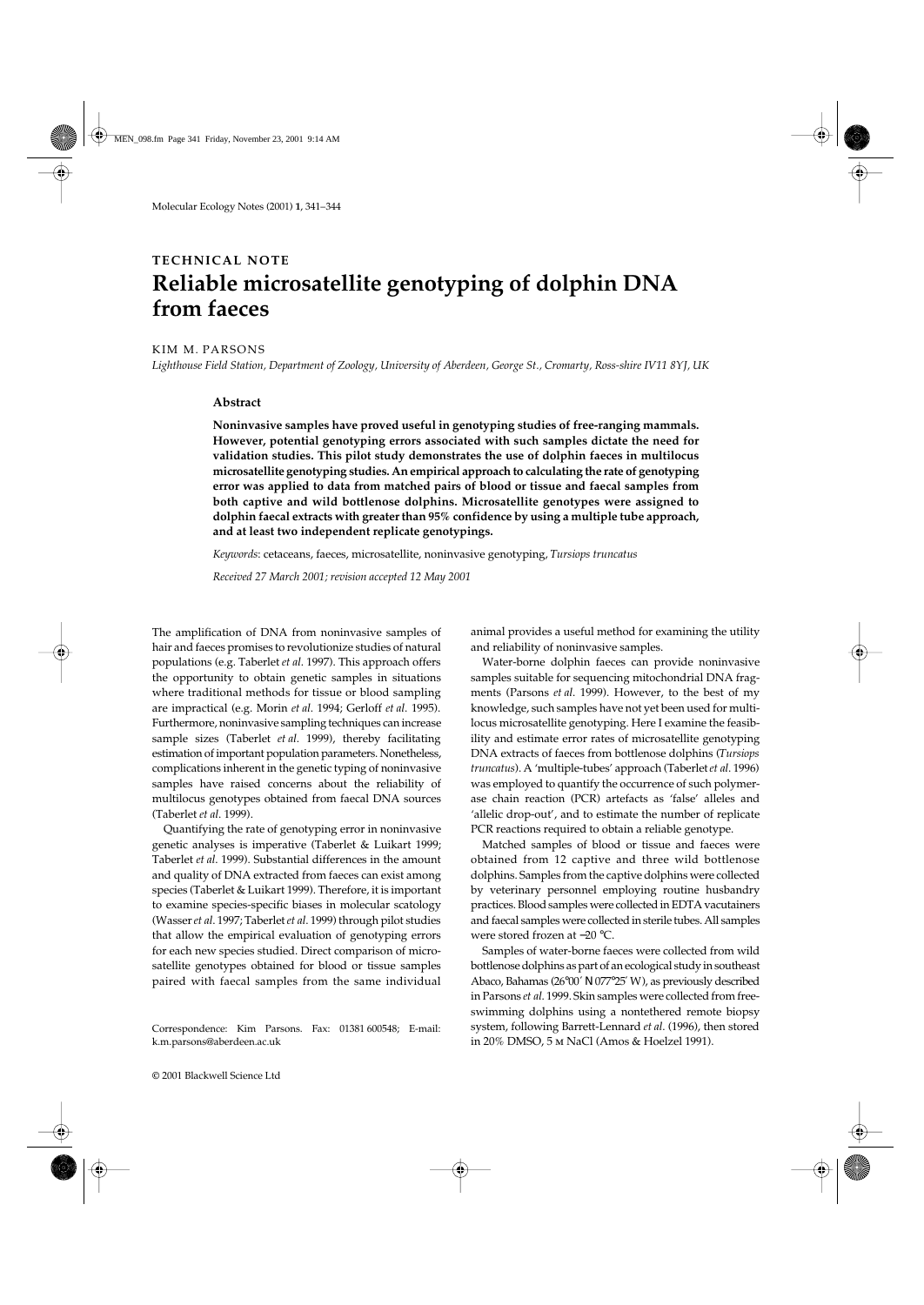| Locus       | $T_{\circ}$ (°C) | Repeat<br>motif | Allele size<br>range | No. alleles | Reference               |
|-------------|------------------|-----------------|----------------------|-------------|-------------------------|
| <b>EV37</b> | 58               | AC.             | $207 - 215$          | 6           | Valsecchi & Amos (1996) |
| KWM1b       | 49               | AC.             | 188-190              |             | Hoelzel et al. (1998)   |
| GATA098     | TD60-50*         | <b>GATA</b>     | $71 - 99$            |             | Palsboll et al. (1997)  |

**Table 1** Information on the microsatellite loci amplified in this study

*T*a, annealing temperature.

\*TD60-50 refers to a 'touchdown' PCR program consisting of 20 annealing cycles starting at 60 °C for 30 s and dropping by 0.5 °C per cycle, followed by 15 cycles of 30 s denaturation at

92 °C and 30 s annealing at 50 °C.

Total genomic DNA was extracted from blood and tissue samples using standard phenol/chloroform extraction protocols (Sambrook *et al*. 1989). DNA was extracted from faecal samples as previously described (Parsons *et al*. 1999) using 1 mL of thawed faecal matter in each extraction. A single extraction was performed on each faecal sample owing to the small quantity of faeces available. Negative controls were included in each set of extractions.

Each faecal DNA extract was typed seven times for each of three microsatellite loci (Table 1) and the corresponding blood or tissue DNA extracts were typed twice for each locus. Faecal genotypes were compared to the genotype obtained for blood or tissue DNA from the same individual dolphin.

PCR reactions (10 µL) contained 1.5 mm MgCl<sub>2</sub>, 1× NH<sub>4</sub> buffer, 0.2 mm of each nucleotide, 0.25 µm of each primer and 0.25 units of *Taq* polymerase (Bioline). Forward primers were end-labelled with [γ32P]-dATP. PCR profiles consisted of 35 cycles of 30 s denaturation at 94 °C, 30 s annealing, and 30 s extension at 72 °C. The final cycle was followed by 5 min extension at 72 °C. Annealing temperatures were optimized for each locus (Table 1). PCR fragments were resolved by electrophoresis on 6% denaturing polyacrylamide gels (Sambrook *et al*. 1989), and detected by autoradiography. Allele sizes were determined by reference to an M13mp8 DNA sequencing reaction. All series included both positive and negative control reactions.

The number of replicate PCRs needed to obtain the correct genotype from faecal DNA extracts was estimated from the microsatellite genotype data for the 15 matched pairs of samples. A three-locus microsatellite genotype was obtained for each replicate faecal PCR. These genotypes were compared to the 'correct' genotype and the numbers of correct and incorrect faecal genotypes per sample were recorded for each locus. Reactions that failed to yield an amplification product were recorded as 'missing' data.

The probability that the correct genotype was the most frequent genotype obtained was calculated for two or more replicate PCRs using the binomial probability distribution conditioned on the individual. It was assumed that replicate PCRs yielded either a correct or an incorrect genotype, and missing data were grouped with correct genotypes as such data would not result in the erroneous typing of a sample.

Extraction of all 15 faecal samples yielded amplifiable DNA. Faecal samples from captive dolphins and the waterborne faeces from wild dolphins did not appear to differ. For all individuals, the two blood or tissue DNA genotypes were identical. Only six cases (1.90%) of amplification failure, or missing data, were observed. These six reactions represented six different dolphins, and were therefore unlikely to result from poor quality DNA from one particular sample, but rather stochastic sampling error (Taberlet *et al*. 1996). Three incorrect genotypes out of 309 positive PCRs (0.97%) were observed, all of which represented faecal DNA from one captive sample (Dolph11) at one locus (EV37). All of the incorrect genotypes observed were due to extra alleles created by an inability to distinguish between the true allele and stutter bands. Genotyping errors due to allele dropout, the nonamplification of one allele in a heterozygous individual, were absent.

The 315 faecal genotypes were categorized as either correct or incorrect. These data were used to calculate the probability of obtaining the correct genotype at least twice for a given number of PCR replicates (Fig. 1). The underlying assumptions were: (i) a multiple tubes approach is used; (ii) obtaining the same genotype more than twice determines the correct genotype; and (iii) the probability of obtaining the same incorrect genotype in two or more replications is ignored due to the very low probability of occurrence. The probability of assigning the correct genotype to a dolphin faecal sample is greater than 0.95 for two replicates, and greater than 0.99 for eight replicates.

Noninvasive sampling techniques provide new opportunities for molecular genetic analyses of free-ranging mammals (e.g. Gerloff *et al*. 1995; Valsecchi *et al*. 1998) but potential genotyping errors necessitate pilot studies that examine the validity of such results (Taberlet & Luikart 1999; Taberlet *et al*. 1999). This study demonstrates the reliable genotyping of DNA extracted from the faeces of free-swimming bottlenose dolphins, and presents a straightforward method for estimating the optimum number of replicate PCRs using a multitube approach.

Previous studies of faecal DNA genotyping have identified genotyping errors when using dilute template DNA (Taberlet *et al*. 1996). However, in this pilot study, dolphin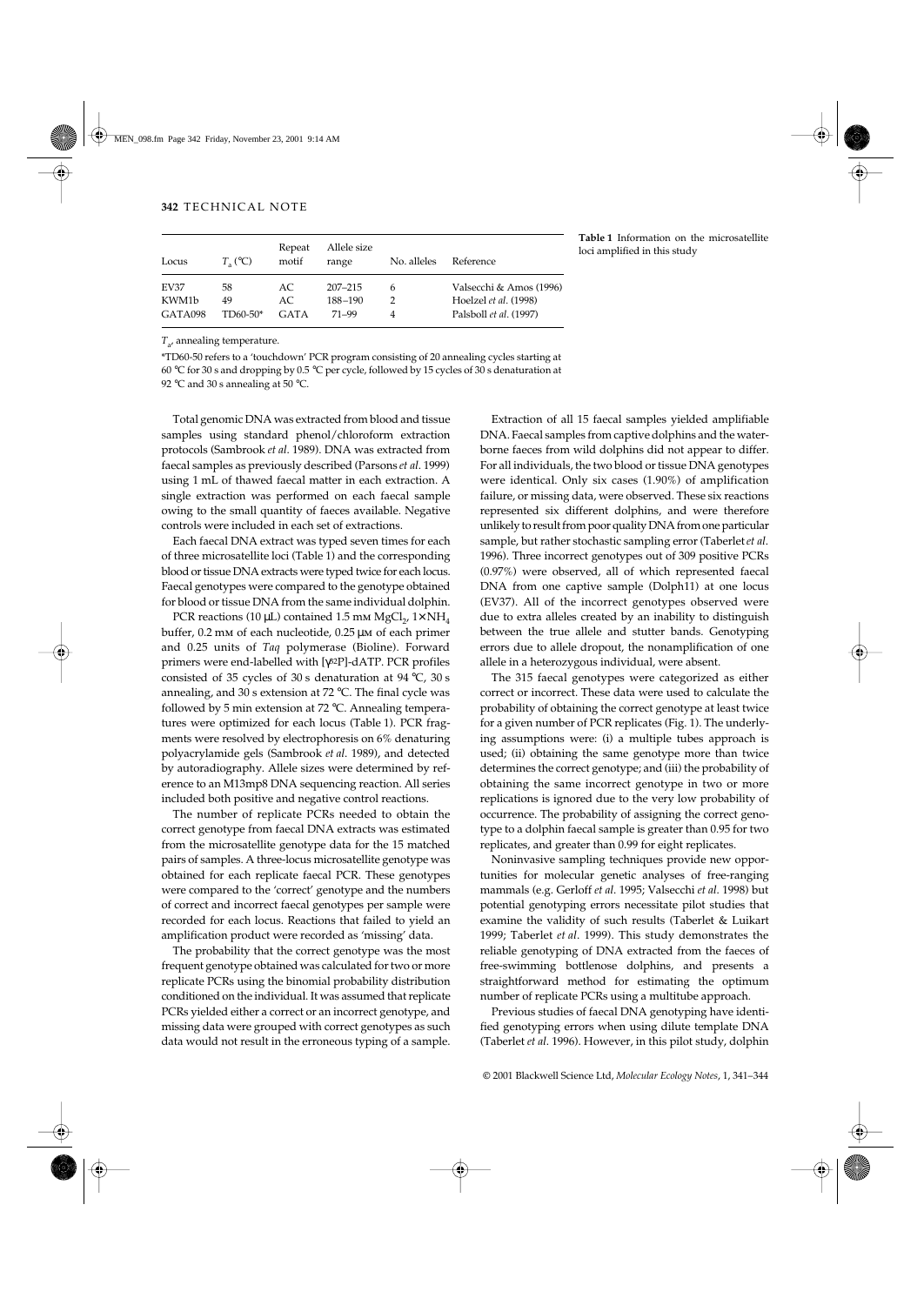

**Fig. 1** The probability of obtaining at least two correct microsatellite genotypes for a given number of replicate genotypes of faecal DNA.

faecal samples were typed at both dinucleotide and tetranucleotide loci with a high level of confidence. This may be explained by the immediacy of collection of cetacean faeces. As collection occurs immediately following defecation, there is little or no opportunity for the DNA degradation that probably occurs in faeces from terrestrial mammals (Taberlet & Luikart 1999). The only PCR errors observed were false alleles at one particular dinucleotide repeat locus (EV37) in one sample. This finding is consistent with other studies that indicate the characteristic 'stuttering' of dinucleotide microsatellites can make scoring of alleles difficult (Taberlet *et al*. 1996; Taberlet & Luikart 1999). Further optimization of PCR conditions and screening of a greater number of loci, facilitating preferential selection of tri- or tetranucleotide loci, could further reduce this source of error.

The multiple-tubes approach is recommended for examining PCR reproducibility and calculating genotyping errors for noninvasive samples (Taberlet *et al*. 1996). Nonetheless, this method is constrained because the limited amount of template DNA results in a decrease in the number of loci typed with an increase in the number of replicate PCRs (Taberlet *et al*. 1996). In addition, multiplexing PCR primers to maximize the number of loci amplified in a single reaction may increase nonamplification due to the limited availability of template DNA (Ernest *et al*. 2000). This trade-off between accurate genotyping and maximizing the number of loci can constrain many analyses. To jointly maximize the use of noninvasive samples and genotype accuracy, one must determine the optimum number of replicate PCRs that satisfy both criteria.

The approach adopted here to empirically calculate the reliability of faecal genotypes using matched tissue and faecal sample pairs could prove useful in other noninvasive studies for calculating the required number of replicate genotypes. This method permits the user to define the desired level of confidence in the genotypes, and thereby assess the feasibility of noninvasive genetic typing prior to committing costly resources. Furthermore, this study has demonstrated the use of dolphin faeces as a valuable supplemental source of DNA for individual-based investigations and presents a novel approach for examining the social organization and population structure of dolphin species.

#### **Acknowledgements**

K. Terrell and P. Berry provided samples from captive dolphins. I am indebted to K. Balcomb and D. Claridge for their extensive support. Many thanks to J. Durban for comments and sample collection, and the Bahamas Ministry of Fisheries for permission to conduct research (MAF/FIS12A). All tissue samples were imported under CITES export/import permits. P. Thompson, I. Wilson, L. Noble and J. Dallas provided valuable advice and comments. This work was funded by *Earthwatch* field grants, and NSERC, British Council and ORS scholarships.

## **References**

- Amos W & Hoelzel AR (1991) Long-term preservation of whale skin for DNA analysis. *Report of the International Whaling Commission*, special issue, **12**, 79–85.
- Barrett-Lennard LG, Smith TG, Ellis GM (1996) A cetacean biopsy system using lightweight pneumatic darts, and its effect on the behaviour of killer whales. *Marine Mammal Science*, **12** (1), 14–27.
- Ernest HB, Penedo MCT, May BP, Syvanen M, Boyce WM (2000) Molecular tracking of mountain lions in the Yosemite Valley region in California: genetic analysis using microsatellites and faecal DNA. *Molecular Ecology*, **9**, 433–441.
- Gerloff U, Schlotterer C, Rassmann K *et al.* (1995) Amplification of hypervariable simple sequence repeats (microsatellites) from excremental DNA of wild living bonobos (*Pan paniscus*). *Molecular Ecology*, **4**, 515–518.
- Hoelzel AR, Potter CW, Best PB (1998) Genetic differentiation between parapatric 'nearshore' and 'offshore' populations of the bottlenose dolphin. *Proceedings of the Royal Society of London*, **265**, 1177–1183.
- Morin PA, Wallis J, Moore JJ, Woodruff DS (1994) Paternity exclusion in a community of wild chimpanzees using hypervariable simple sequence repeats. *Molecular Ecology*, **3**, 469–478.